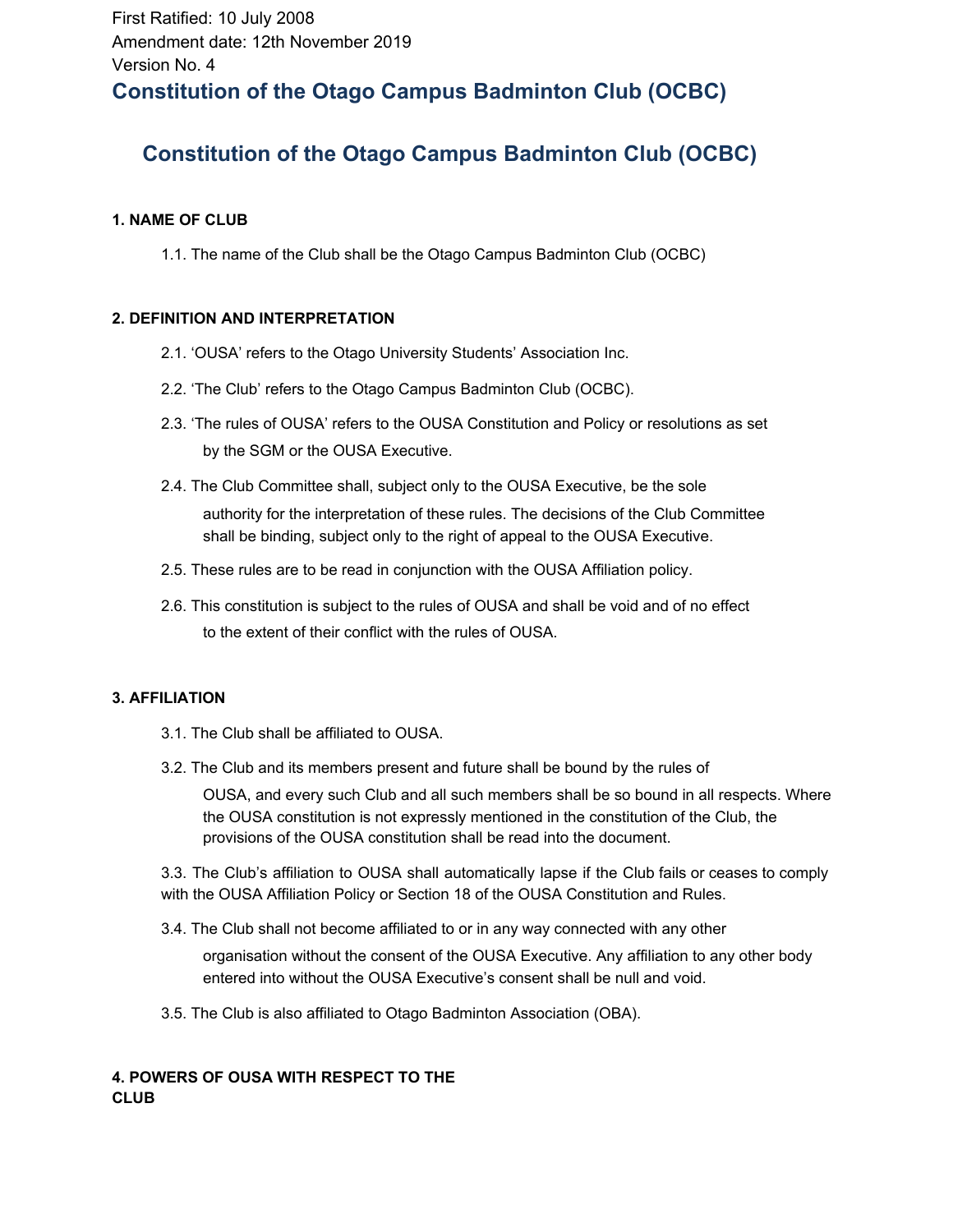- 4.1. Affiliation to OUSA shall not limit or affect the right and powers of OUSA or any of its committees in respect of any matter.
- 4.2. The OUSA Executive may, at any time, by ordinary resolution:
	- 4.2.1. Authorise the Club to collect a subscription or levy and determine its amount, frequency or any other condition of the levy;
	- 4.2.2. View the Club's accounts and financial statements including asset registers and membership lists;
	- 4.2.3. Appoint either a committee or the Club Development Officer (CDO) to conduct an examination of the affairs of the Club and to report thereon to the OUSA Executive;
	- 4.2.4. Convene a Special General Meeting of the Club for any purpose;
	- 4.2.5. Appoint a temporary Club Committee to replace the regular Club Committee for such time, and with such powers, as the OUSA Executive may determine;
	- 4.2.6. Wind up the Club.

## **5. POWERS OF THE CLUB**

5.1. The Club is not formed for the pecuniary gain of its members, provided that the Club may make payment as reasonable remuneration to any servant or officer of the Club or the payment of reasonable expense to any authorised representative or delegate of the Club.

5.2. Reasonable remuneration as defined in clause 5.1 shall not exceed market rates for the provision of equivalent goods or services.

## **6. LIABILITIES INCURRED BY THE CLUB**

- 6.1. The Club shall not enter into any loan agreement of a value greater than NZ\$1000, without the prior authority of the OUSA Executive, passed by ordinary resolution.
- 6.2. OUSA shall not be responsible for any liabilities or debts incurred by the Club without the prior authority in writing of the OUSA Executive.
- 6.3. Should any liability or debt be incurred without such authority the liability shall rest solely with the person(s) who incurred it.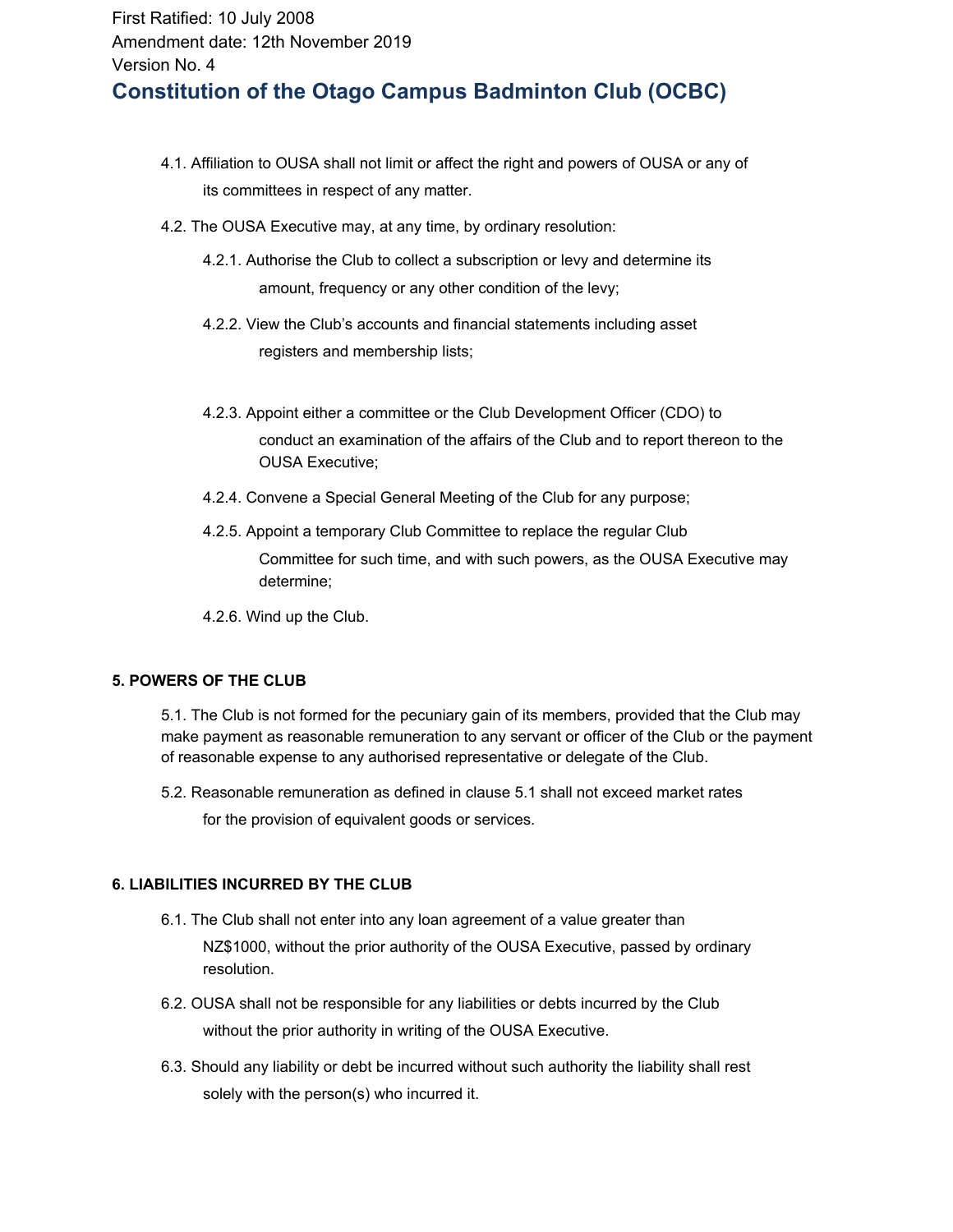## **7. DISSOLUTION OF THE CLUB**

7.1. Immediately upon the disaffiliation of the Club to OUSA, the Club will be

deemed to have dissolved and all the property of the Club including cash, shall revert to, and must be returned to OUSA.

7.2. The last existing Club Committee or Committee member shall be responsible for returning all property, and shall be held personally liable for any property that is not returned.

7.3. Upon dissolution of the Club, all property remaining after all debts of the Club

have been cleared will be held in trust by OUSA until a similar club is formed and affiliated to OUSA.

## **8. OBJECTIVES OF THE CLUB**

- 8.1. The objectives of the Club shall not, in any significant way, contradict the objectives of OUSA.
- 8.2. The objectives of the Club shall be:
	- 8.2.1. To facilitate the development of badminton by raising interest in the sport in OUSA,OPSA, Staff and general public around Otago Campus;
	- 8.2.2. To uplift the performance level of those who have interest in playing badminton;
	- 8.2.3. To help players experience and enjoy competitive play;

## **9. MEMBERSHIP**

- 9.1. Members shall be divided into the following categories:
	- 9.1.1. General Member

General Members are persons who have acquired membership status through normal procedures as outlined in this Section and are entitled to full privileges of membership.

9.1.2. Club Officer

Club Officers are members elected according to the procedures stipulated in Section 10 of this constitution and are exempt from subscription, session and event fees imposed by the Club during their term of office.

9.1.3. Honorary Lifetime Member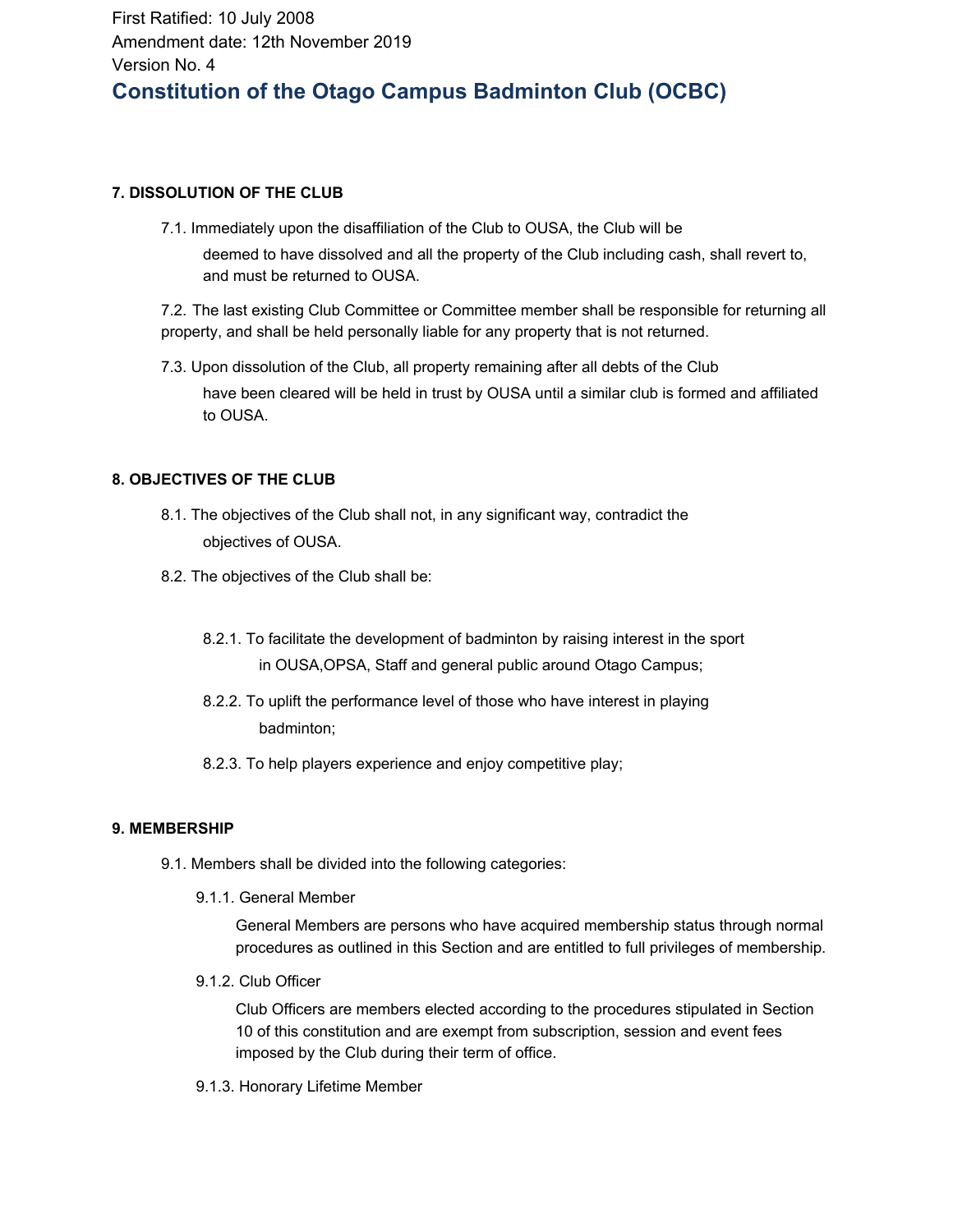Lifetime membership is granted to members who have been deemed by the entire Club Committee to have rendered outstanding service to the Club. Lifetime members are exempt from subscription, session and event fees imposed by the Club but have full privileges of membership.

- 9.2. The Club shall, in normal circumstances, have no less than 90% of total membership comprised of OUSA/OPSA members.
- 9.3. The Club shall in normal circumstances, have no less than 10 members.
- 9.4. Membership of the Club shall be open to all members of OUSA/OPSA.
- 9.5. Membership can be restricted to a subsection of OUSA/OPSA members provided that the restrictions do not contravene the laws of New Zealand.
- 9.6. Persons shall become members of the Club when an application for membership is submitted to the Club Committee provided the appropriate subscription fee is paid within one calendar month of application.
- 9.7. Membership shall be deemed to continue until a formal resignation is received by the Club Committee, or the subscription term has lapsed.
- 9.8. Any member of the Club who does not pay any required subscription within one calendar month of joining shall not be permitted to exercise the privileges of membership until the subscription is paid.
- 9.9. Changes to the subscription fee for members of the Club may be made once per calendar year and shall be determined by the Club Committee.
- 9.10. The Club shall only levy upon its members such fees or subscriptions as have been allowed and approved by the OUSA Executive, unless the amount per member is less than NZ\$100 in the financial year. Such consent may at any time be revoked or the terms thereof varied or the maximum subscription altered by the OUSA Executive.
- 9.11. The Club Committee reserves the right to terminate membership for behaviour deemed detrimental to the Club.
- 9.12. Where a member of the Club is expelled, that member shall have the right of appeal to the OUSA Executive.

## **10. CLUB OFFICERS AND THEIR ELECTION**

10.1. The management and control of the Club shall be deputed to the officers of the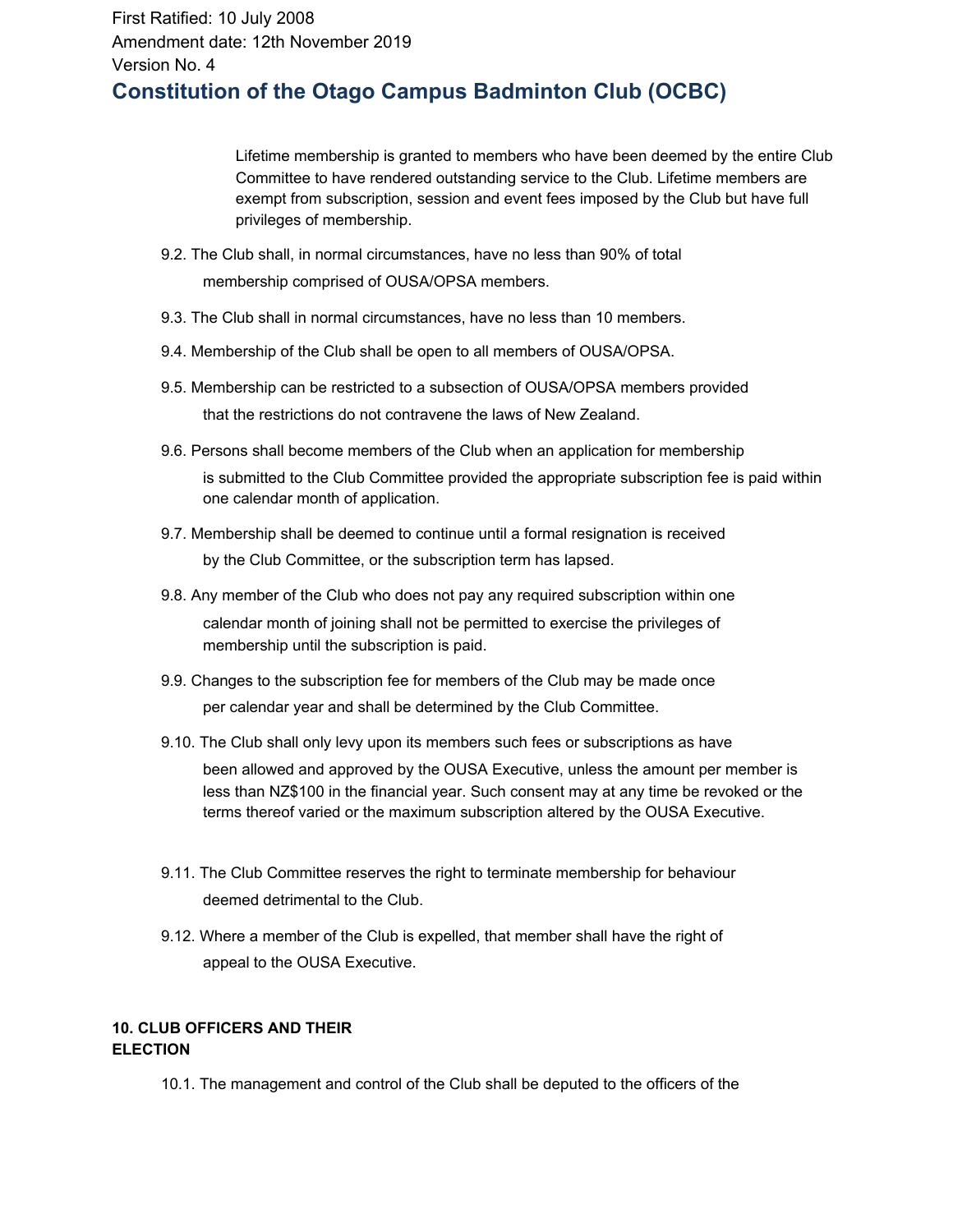Club who represent the committee of the Club.

10.2. The committee of the Club shall consist of a minimum of (5) and a maximum of (12) persons, being President, Vice President, Secretary, Treasurer, Communications/Media Officer and up to (7) General Committee, all of whom shall be elected at the Annual General Meeting.

- 10.3. Every candidate for office shall be nominated at the meeting by one member of the Club and seconded by another.
- 10.4. Every member present at the meeting shall be entitled to one vote.
- 10.5. In the event of two or more candidates receiving an equal number of votes, the chair of the meeting shall have a second or casting vote.
- 10.6. The Club Officers shall hold office for one year following their appointment.
- 10.7. If a vacancy in the Club Committee occurs during the year, providing that a quorum remains, the Club Committee may appoint any member to fill such a vacancy, unless it has occurred due to a no confidence vote. If a vacancy occurs due to a no confidence vote then Section 13 of this constitution applies.
- 10.8. One member of the Club Committee shall be elected to represent the Club on the OUSA Affiliated Clubs Council.

## **11. THE CLUB COMMITTEE**

11.1. The Club Committee shall have full power at its meeting to deal with all matters relating to the objectives of the Club, and any matters arising out of these rules, except where power is vested in the Club in general meeting.

11.2. All decisions shall be valid and binding on the members, only so far as they do not conflict with these rules, or the rules of OUSA or decisions of the OUSA Executive.

- 11.3. The Club Committee shall meet at such times as it deems fit.
- 11.4. The President, or in their absence, any member appointed by the President, shall, in the case of an equality of votes, have a second or casting vote at all Club Committee meetings.
- 11.5. The quorum for Club Committee meetings shall be at least (4) Club Committee members.

## **12. FINANCE, PROPERTY AND RECORDS OF THE CLUB**

12.1. The funds of the Club shall be in the control of the Club Committee, which will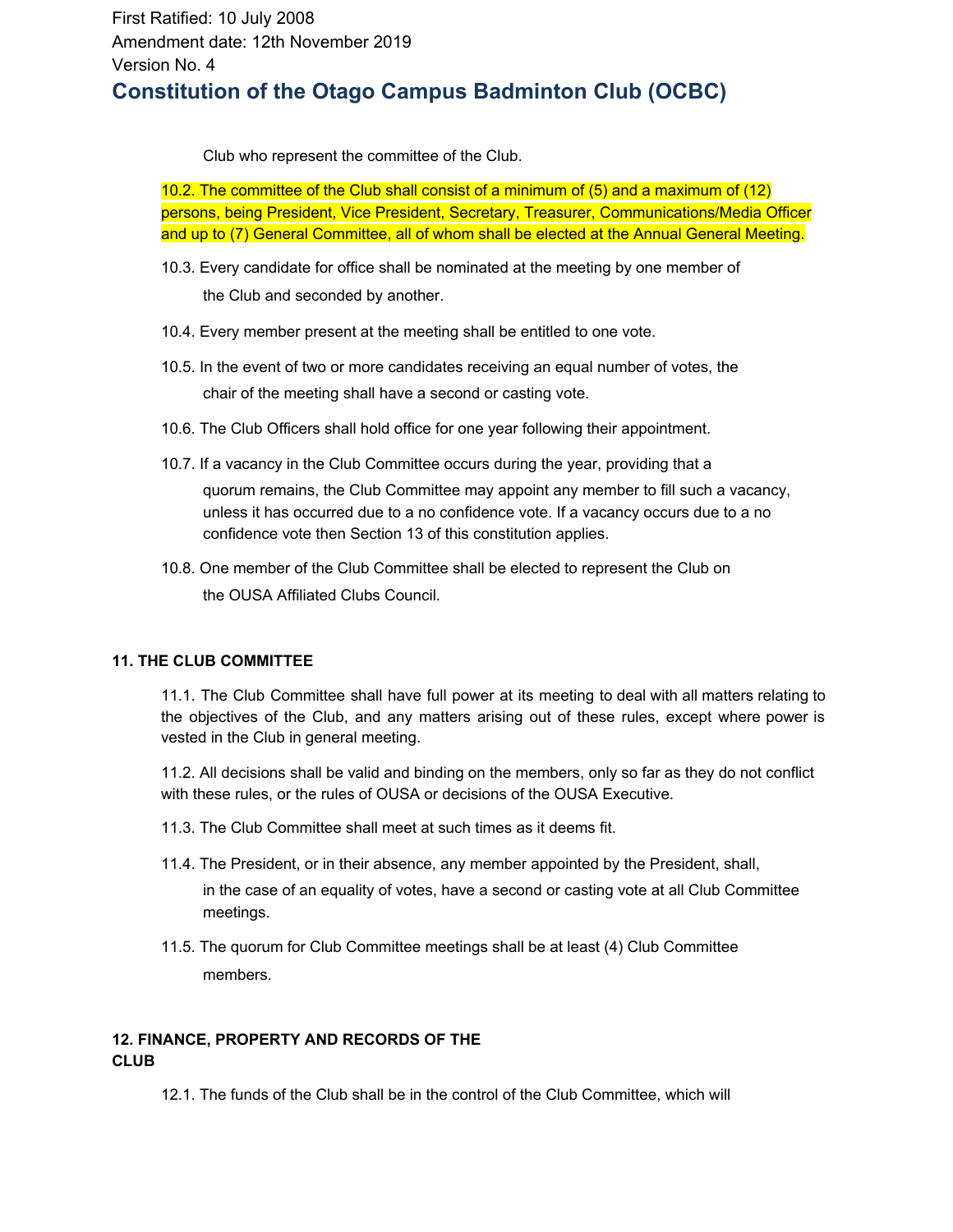depute the Treasurer to manage them.

- 12.2. The Treasurer shall also:
	- 12.2.1. Keep a true record and account of all the receipts and payments of the Club;
	- 12.2.2. Prepare the statement of accounts and balance sheet for the financial year;
	- 12.2.3. Keep the Club's asset register up to date.
- 12.3. The Secretary shall:
	- 12.3.1. Keep a true record and account of the proceedings and meetings of the Club and the Club Committee;
	- 12.3.2. Keep a correct and up to date membership list;
	- 12.3.3. Conduct all of the correspondence of the Club.

#### **13. ANNUAL GENERAL MEETING (AGM)**

- 13.1. The Annual General Meeting (AGM) of the Club shall be held no later than the 30<sup>th</sup> of September and at such time and place as the Club Committee shall decide. The AGM shall be held for the following purposes:
	- 13.1.1. To receive, from the Club Committee, a report of the proceedings of the previous year and a statement of the Club accounts;
	- 13.1.2. To elect the officers of the Club Committee for the following year;
	- 13.1.3. To conduct any general business.
- 13.2. The President or in their absence, any member appointed by the meeting, shall be chair of the meeting.
- 13.3. Every motion shall be moved by one Club member and seconded by another.
- 13.4. Every member present shall be entitled to one vote.
- 13.5. In the case of an equality of votes, the Chair shall have a second or casting vote.
- 13.6. The quorum shall be one quarter of the Club's total members or 8 members, whichever is the greater.
- 13.7. At least 14 days' notice of the AGM shall be given to all members, by posting a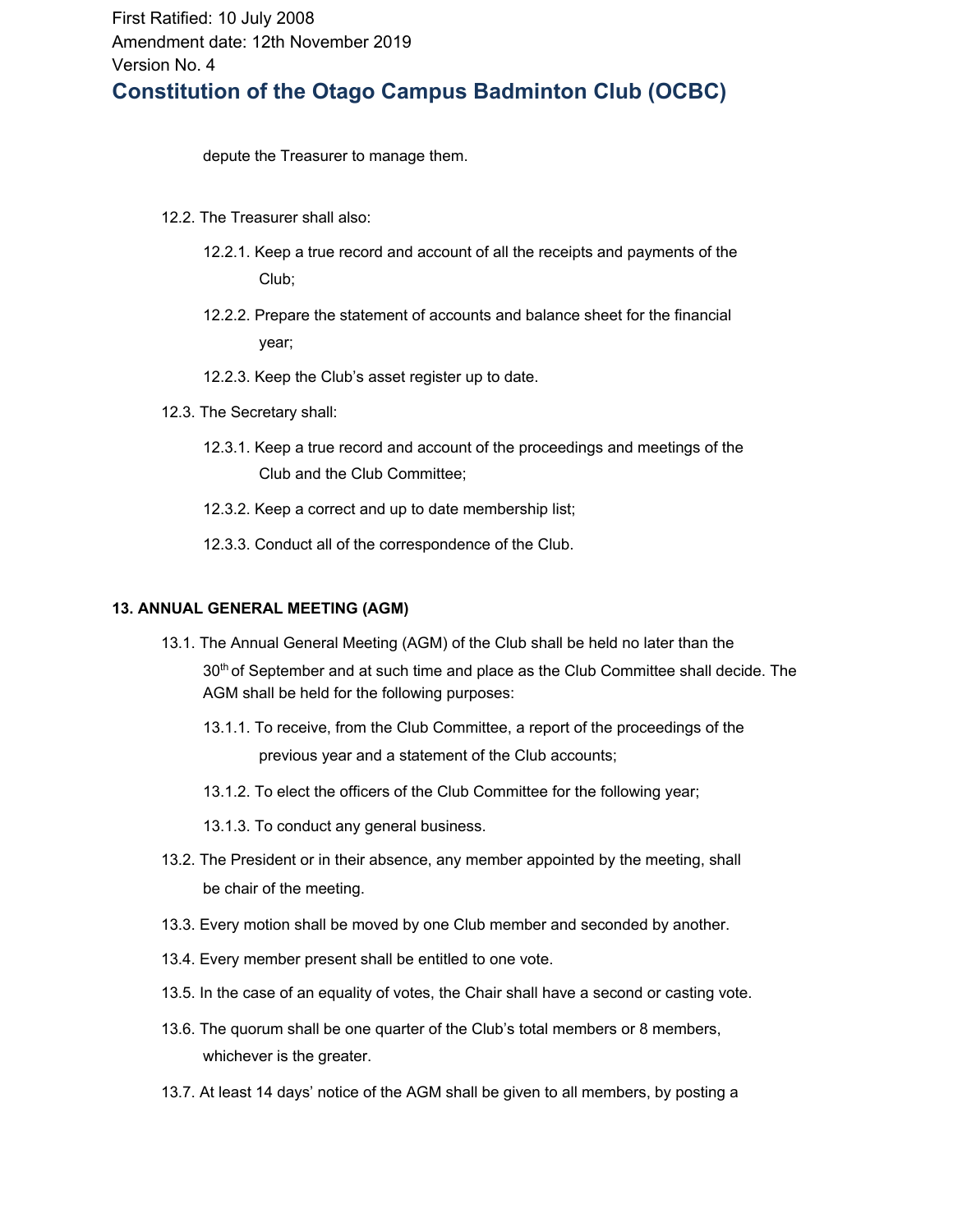notice on the OUSA notice board and/or on the OCBC website.

13.8. The notice shall contain an agenda of business to be conducted at the AGM.

## **14. SPECIAL GENERAL MEETINGS AND NO CONFIDENCE VOTES**

- 14.1. The Club Committee, on their own behalf or on the signed request of a quorum of members, may at any time call a Special General Meeting.
- 14.2. If the Club Committee does not call a meeting within 14 days of receiving such a request, the requestors may themselves call a Special General Meeting.
- 14.3. Notice of a Special General Meeting shall be given in the normal manner.
- 14.4. The conduct, voting procedures and quorum of a Special General Meeting shall be the same as those prescribed for the AGM.
- 14.5. At any Special General Meeting a motion of no confidence in the Club Committee or any Committee member thereof, may be passed, provided that 14 days' notice of such intention has been given.
- 14.6. On the passing of such motion, the Committee member shall be deemed to have resigned and the meeting shall then have the power to, and may proceed to elect a new Committee member to the vacant position(s).
- 14.7. Such new member shall hold office until the next annual general meeting.

## **15. AMENDMENT OF THIS CONSTITUTION**

- 15.1. Proposed amendments to the constitution of the Club must be approved by the OUSA Finance and Services Officer prior to discussion at a General Meeting.
- 15.2. These rules can only be added to, repealed or amended by resolution at an Annual or Special General Meeting of the Club, provided that no resolution shall be deemed to have passed unless:
	- 15.2.1. 14 days' notice of the proposed amendment has been given;
	- 15.2.2. The vote was carried by at least a two-thirds majority of those present and entitled to vote.
	- 15.2.3. Once ratified at a General meeting of the Club, the new constitution must be